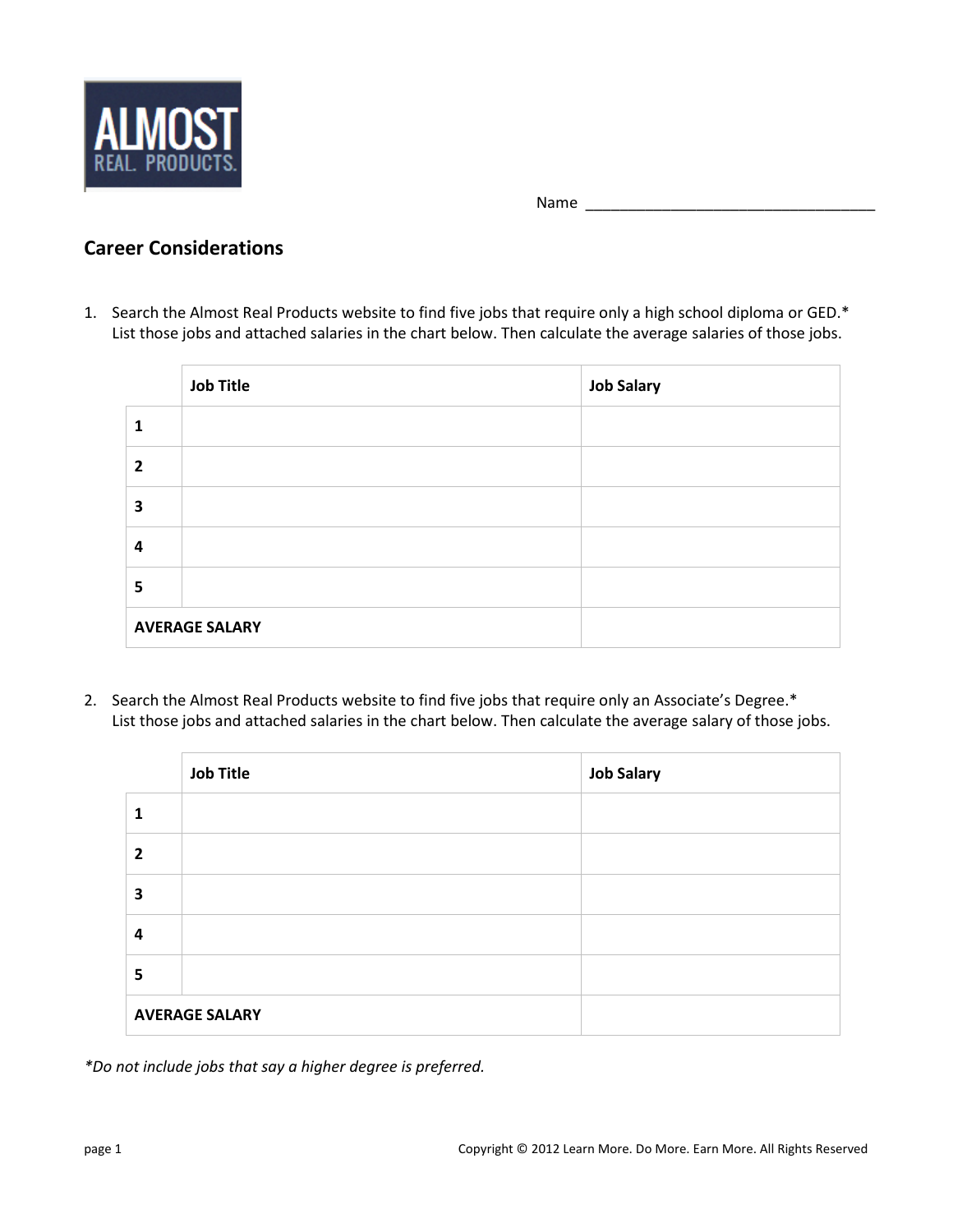3. Search through the Almost Real Products website to find five jobs that require only a Bachelor's Degree.\* List those jobs and attached salaries in the chart below. Then calculate the average salary of those jobs.

|                         | <b>Job Title</b>      | <b>Job Salary</b> |
|-------------------------|-----------------------|-------------------|
| 1                       |                       |                   |
| $\overline{2}$          |                       |                   |
| $\overline{\mathbf{3}}$ |                       |                   |
| 4                       |                       |                   |
| 5                       |                       |                   |
|                         | <b>AVERAGE SALARY</b> |                   |

4. Search through the Almost Real Products website to find five jobs that require a Master's Degree or beyond. List those jobs and attached salaries in the chart below. Then calculate the average salary of those jobs.

|   | <b>Job Title</b>      | <b>Salary</b> |
|---|-----------------------|---------------|
|   |                       |               |
| 2 |                       |               |
| 3 |                       |               |
| 4 |                       |               |
| 5 |                       |               |
|   | <b>AVERAGE SALARY</b> |               |

5. Put the average salary data from the previous four charts in the chart below as defined.

|   | <b>Education Level</b>       | <b>Average Salary</b> |
|---|------------------------------|-----------------------|
|   | High school diploma (or GED) |                       |
| 2 | Associate's Degree           |                       |
|   | Bachelor's Degree            |                       |
| 4 | Master's Degree or beyond    |                       |

*\*Do not include jobs that say a higher degree is preferred.*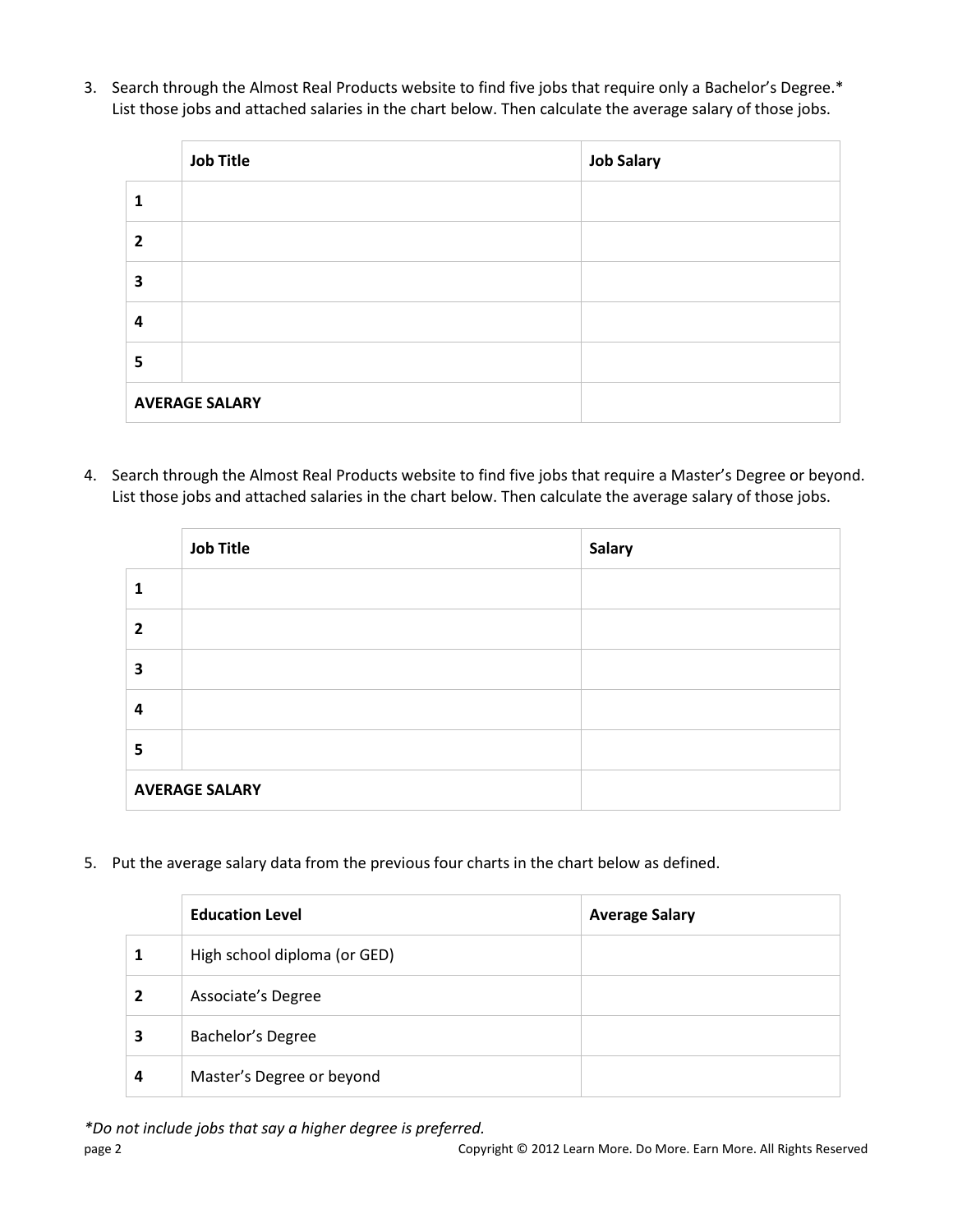6. Use the chart below to plot points on a graph representing the results you obtained in question 5. Make the 'X' axis the Salary Level and the 'Y' axis the education level and make sure you label them.

7. Define what STEM jobs are \_\_\_\_\_\_\_\_\_\_\_\_\_\_\_\_\_\_\_\_\_\_\_\_\_\_\_\_\_\_\_\_\_\_\_\_\_\_\_\_\_\_\_\_\_\_\_\_\_\_\_\_\_\_\_\_\_\_\_\_\_\_\_\_\_

8. Search the Almost Real Products division pages to find two STEM jobs that are being advertised that have salaries that are higher than the salaries offered to individuals who will be their managers. Explain why you think these two jobs are listed at such high salaries.

\_\_\_\_\_\_\_\_\_\_\_\_\_\_\_\_\_\_\_\_\_\_\_\_\_\_\_\_\_\_\_\_\_\_\_\_\_\_\_\_\_\_\_\_\_\_\_\_\_\_\_\_\_\_\_\_\_\_\_\_\_\_\_\_\_\_\_\_\_\_\_\_\_\_\_\_\_\_\_\_\_\_\_\_\_\_\_\_\_\_

\_\_\_\_\_\_\_\_\_\_\_\_\_\_\_\_\_\_\_\_\_\_\_\_\_\_\_\_\_\_\_\_\_\_\_\_\_\_\_\_\_\_\_\_\_\_\_\_\_\_\_\_\_\_\_\_\_\_\_\_\_\_\_\_\_\_\_\_\_\_\_\_\_\_\_\_\_\_\_\_\_\_\_\_\_\_\_\_\_\_

\_\_\_\_\_\_\_\_\_\_\_\_\_\_\_\_\_\_\_\_\_\_\_\_\_\_\_\_\_\_\_\_\_\_\_\_\_\_\_\_\_\_\_\_\_\_\_\_\_\_\_\_\_\_\_\_\_\_\_\_\_\_\_\_\_\_\_\_\_\_\_\_\_\_\_\_\_\_\_\_\_\_\_\_\_\_\_\_\_\_

\_\_\_\_\_\_\_\_\_\_\_\_\_\_\_\_\_\_\_\_\_\_\_\_\_\_\_\_\_\_\_\_\_\_\_\_\_\_\_\_\_\_\_\_\_\_\_\_\_\_\_\_\_\_\_\_\_\_\_\_\_\_\_\_\_\_\_\_\_\_\_\_\_\_\_\_\_\_\_\_\_\_\_\_\_\_\_\_\_\_

\_\_\_\_\_\_\_\_\_\_\_\_\_\_\_\_\_\_\_\_\_\_\_\_\_\_\_\_\_\_\_\_\_\_\_\_\_\_\_\_\_\_\_\_\_\_\_\_\_\_\_\_\_\_\_\_\_\_\_\_\_\_\_\_\_\_\_\_\_\_\_\_\_\_\_\_\_\_\_\_\_\_\_\_\_\_\_\_\_\_

\_\_\_\_\_\_\_\_\_\_\_\_\_\_\_\_\_\_\_\_\_\_\_\_\_\_\_\_\_\_\_\_\_\_\_\_\_\_\_\_\_\_\_\_\_\_\_\_\_\_\_\_\_\_\_\_\_\_\_\_\_\_\_\_\_\_\_\_\_\_\_\_\_\_\_\_\_\_\_\_\_\_\_\_\_\_\_\_\_\_

\_\_\_\_\_\_\_\_\_\_\_\_\_\_\_\_\_\_\_\_\_\_\_\_\_\_\_\_\_\_\_\_\_\_\_\_\_\_\_\_\_\_\_\_\_\_\_\_\_\_\_\_\_\_\_\_\_\_\_\_\_\_\_\_\_\_\_\_\_\_\_\_\_\_\_\_\_\_\_\_\_\_\_\_\_\_\_\_\_\_

\_\_\_\_\_\_\_\_\_\_\_\_\_\_\_\_\_\_\_\_\_\_\_\_\_\_\_\_\_\_\_\_\_\_\_\_\_\_\_\_\_\_\_\_\_\_\_\_\_\_\_\_\_\_\_\_\_\_\_\_\_\_\_\_\_\_\_\_\_\_\_\_\_\_\_\_\_\_\_\_\_\_\_\_\_\_\_\_\_\_\_

page 3 Copyright © 2012 Learn More. Do More. Earn More. All Rights Reserved